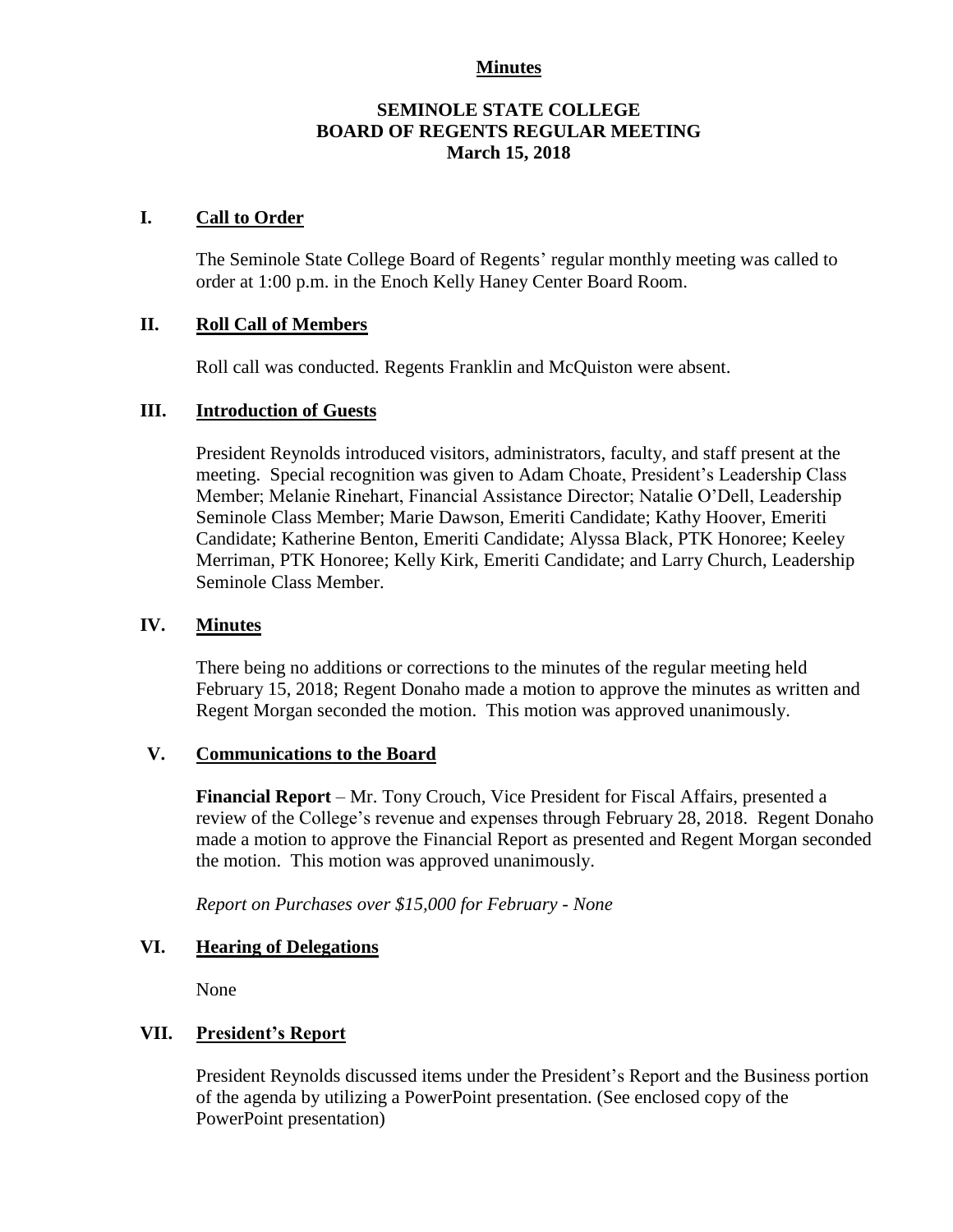**Minutes** SSC Board of Regents Regular Meeting March 15, 2018 Page 2

> *Personnel Update* – President Reynolds informed the Board that a letter of resignation had been received from Tessa Russell, GEAR UP Advisor and Mike Anderson, GEAR UP Advisor.

*Campus Activities*– President Reynolds told the Board members about several recent and upcoming campus activities. These were:

- The Search Committee for the head baseball coach position has been formed and applications are being received
- STEM Assistant Professor Theran Hernandez spoke to Seminole Public School Students
- PTK held their spring induction ceremony
- SSC hosted the Seminole High School Speech and Debate Tournament
- SSC Student Government representatives attended the Spring Congress Session for the OSGA
- PLC members visited the Stafford Air and Space Museum and Eskimo Joe's
- STEM professors spoke at the Innovative Educator's Summit
- Two SSC employees were selected to participate in the 2018 Leadership Seminole Class
- SSC received the Certified Healthy Campus Excellent Rating from the Certified Healthy Oklahoma organization
- President Reynolds held an early morning Meet & Greet to welcome new employees
- Former SSC Belle Simone Edwards visited the SSC campus and spoke to Seminole Public School students
- President Reynolds updated the Board members on current legislative activities
- SSC representatives attended the SE Oklahoma Legislative Briefing
- Seminole Public Schools and SSC received the OSRHE Business Partnership Excellence Award
- President Reynolds informed the Board members that SSC Financial Aid has received approval to participate until 2023 and the current default rate is 9%
- President Reynolds discussed plan to review and update campus safety and security
- President Reynolds informed the Board that the Academy of Seminole plans to rent space from SSC
- Former SSC Regent Kenneth Henderson recently climbed Mt. Kilimanjaro in support of cancer research
- All Oklahoma Team Members Keeley Merriman and Alyssa Black addressed the Board about their experiences at SSC

*Upcoming Activities* – President Reynolds informed the Board about several upcoming activities. These were: the First United Bank Honors Reception on April 19<sup>th</sup>, Leadership Oklahoma will honor Regent Marci Donaho on April 21st, a Brunch on Estates and Wills will be held on April  $24<sup>th</sup>$ , the Spring Recognition Banquet will be held on April  $26<sup>th</sup>$ , and the SSC Commencement will be held on May  $4<sup>th</sup>$ .